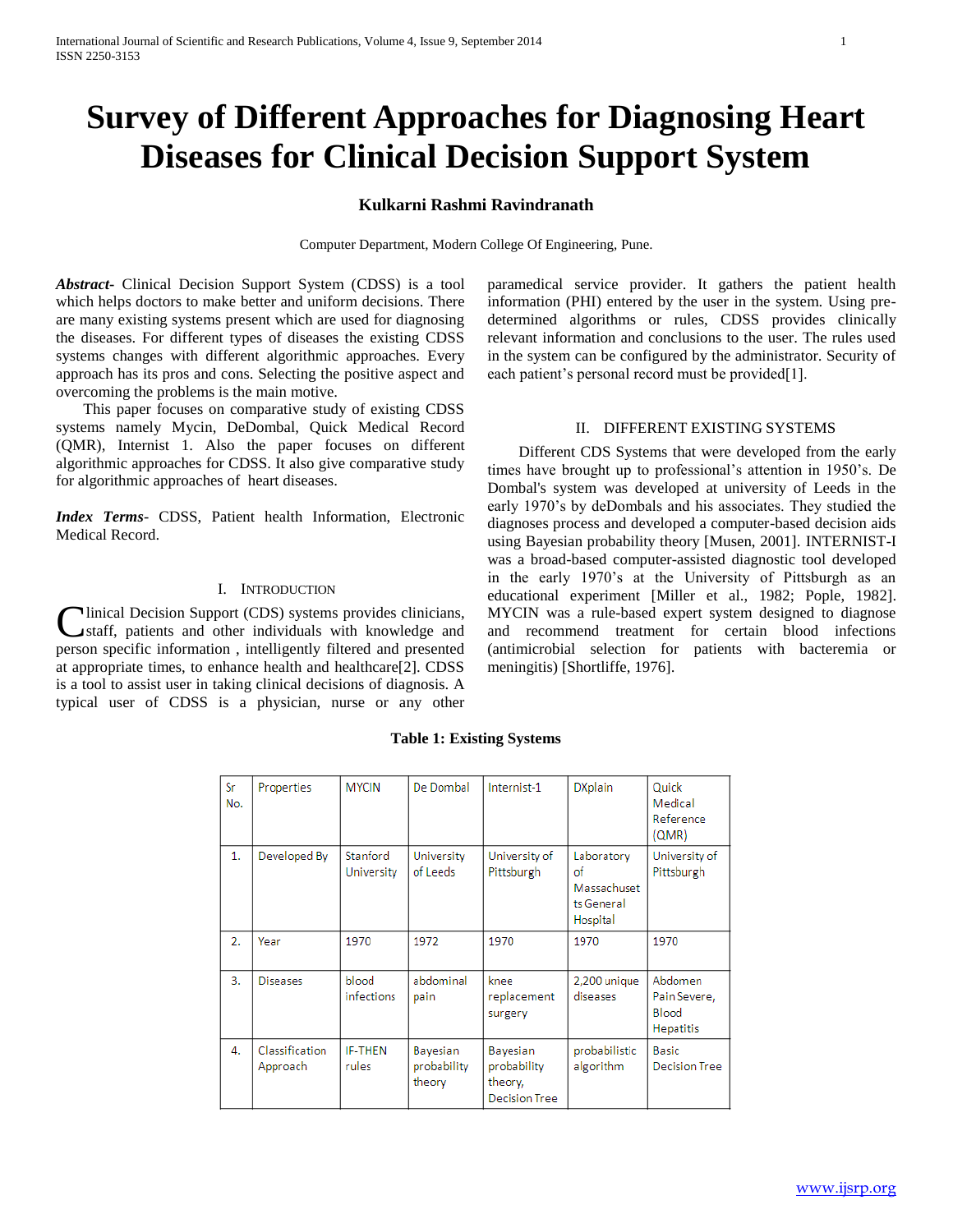There are many ways in which diagnosis of diseases can be done. In naïve bayes classifier technique, the probability of symptoms occurring and diseases is calculated. But at times it becomes calculating probability for each symptom and disease matching becomes tedious[3]. In fuzzy logic technique mainly machine learning is involved. By using weighted system for

diagnosis of disease for each symptom can be done. Another way of diagnosing the disease is by using IF-THEN rules which is the simplest technique. In neural network approach incremental learning can be achieved. A Decision tree approach is a simple technique. It is a flowchart like structure where hierarchal design is created as well as cause effect relationship can be generated[4].

**Table 2: Algorithmic Approach**

| <b>Parameters</b>          | <b>Naïve Bayes</b>                               | <b>Neural Network</b>                     | <b>IF THEN Rules</b>                    | <b>Decision Tree</b>                                |
|----------------------------|--------------------------------------------------|-------------------------------------------|-----------------------------------------|-----------------------------------------------------|
| <b>Disease</b>             | Diabetes,<br>Pneumonia,<br><b>Abdominal Pain</b> | Malaria                                   | Almost for<br>every Disease             | Almost for<br>every Disease                         |
| Existing<br><b>Systems</b> | De Dombal,<br>Quick medical<br>Record (QMR)      |                                           | <b>MYCIN</b>                            | Internist-1<br><b>Quick Medical</b><br>Record (QMR) |
| Evaluation                 | Complex                                          | Complex                                   | Simple                                  | Simple                                              |
| Time                       | More time<br>consumed                            | More time<br>consumed                     | Less time                               | Less time                                           |
| Disadvantage               | Multiple<br>symptoms<br>cannot handle            | Users cannot<br>use system<br>effectively | Needs many<br>rules to make<br>decision | Selection of<br>splitting<br>attribute              |

## IV. HEART DISEASES

 Heart is the vital organ of the body. Without heart the living organism cannot survive. The working of the heart is only to pump the blood in and out. This creates blood circulation in entire body. Blood circulation helps other organs to work efficiently into the body. There are no.of factors which affect heart to malfunction such as history of patient as well as hereditary , life style , poor diet, high blood pressure, obesity, percentage of cholesterol, high per tension, smoking and drugs habbits etc[7].

## V. DIFFERENT APPROACHES FOR DIAGNOSING HEART DISEASES

 There is large amount of heart related data present, which is in unstructured format. Hence by analyzing the data and formatting it into structured manner helps for making the decision. For diagnosing the disease there are many ways in which heart related diseases can be diagnosed and treatment can be provided.

 Different approaches have different aspects in diagnosing the diseases. By using the Neural network approach the accuracy secured was around 80- 90% but the hidden layers description cannot be evaluated [5]. In fuzzy logic approach the weighted rules are generated initially and then the fuzzy rule decision is provided [5][6] and the accuracy obtained id around 79.05%. In naive bayes classification approach helps in predicting whether the patient is prone to heart disease or not and depicting the risk factor for heart attack [7]. The accuracy observed for naive bayes approach was around 90% [8]. Similarly by using Support vector machines concept the accuracy was achieved around 84.12%. While as by using decision tree approach the accuracy increased up to 96% [8].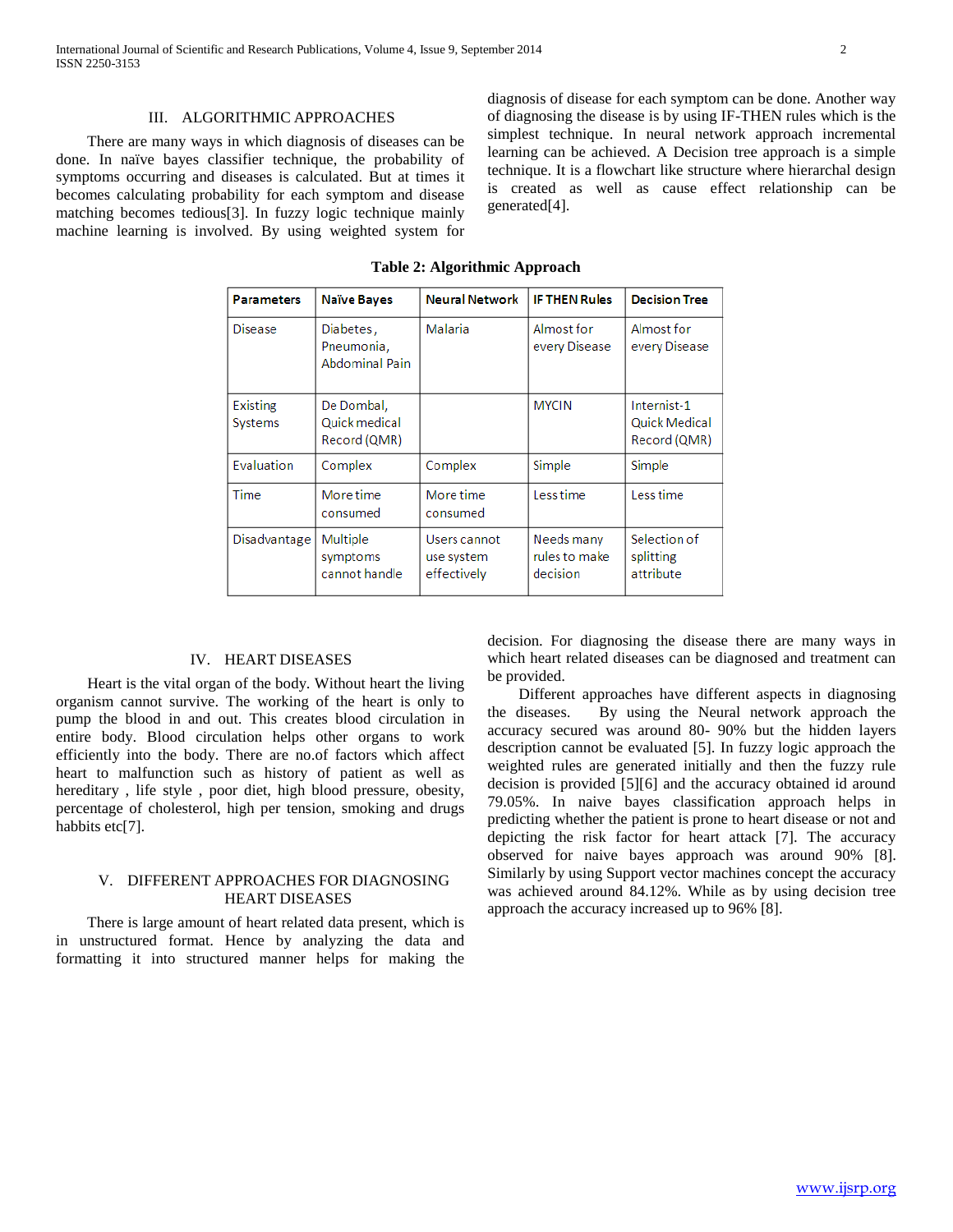| <b>Parameters</b>       | <b>Neural Network</b>                                                                                                    | <b>Fuzzy Logic</b>                                        | <b>SVM</b>                                                                                            | <b>Naïve Bayes</b>                                                       | <b>Decision Tree</b>                                                                                            |
|-------------------------|--------------------------------------------------------------------------------------------------------------------------|-----------------------------------------------------------|-------------------------------------------------------------------------------------------------------|--------------------------------------------------------------------------|-----------------------------------------------------------------------------------------------------------------|
| Example<br>Algorithms   | Back propagation                                                                                                         | Thresholds and<br>weights applied on<br>$IF - THEN$ rules | Maximum &<br>optimal margins by<br>Gaussian theorem                                                   | Posterior<br>Probability-<br>Bayes Theorem                               | C4.5, CART,<br>J48 using<br>splitting attribute<br>entropy,                                                     |
| Formula                 | Input Layer<br>$W_{ij} = W_{ij} + \Delta W_{ij}$ $\mu: X \to [0,1]$<br>Hidden Layer<br>$w_{jk} = w_{jk} + \Delta w_{jk}$ | <b>Fuzzy Set</b>                                          | Margins Equations<br>$\mathbf{w} \cdot \mathbf{x} - b = 1$<br>$\mathbf{w} \cdot \mathbf{x} - b = -1.$ | $P(A B) = \frac{P(B A) P(A)}{P(B)}$ .                                    | <b>Information Gain</b><br>$i(t) = -\sum p(j t) \log(p(j t))$<br>Gini Index<br>$i(t) = \sum p(j t)(1 - p(j t))$ |
| Advantages              | Minimizes error in<br>each level                                                                                         | Specification is<br>obtained                              | Large data set is<br>analyzed                                                                         | Minimum error<br>occurs                                                  | No domain<br>knowledge is<br>required                                                                           |
| Disadvantage            | Very slow<br>working                                                                                                     | Comparison<br>increases                                   | Range should be<br>precise else outliers<br>are observed                                              | Multiple<br>symptoms cannot<br>handle and<br>dependency in<br>attributes | Selection of<br>splitting attribute<br>& over fitting                                                           |
| Approximate<br>Accuracy | $80 - 90%$                                                                                                               | $78 - 85%$                                                | $85 - 90%$                                                                                            | $90 - 95%$                                                               | $94 - 96%$                                                                                                      |

#### **Table 4 : Analysis of methods**

#### I. CONCLUSION

 Clinical Decision Support System for heart diseases is very effective tool for diagnosing the diseases Hence for implementation of such system compared to other approaches for diagnosing purpose Decision Tree technique will be an effective technique in classification. It is a simple tree like flowchart structure which helps in bifurcating the data in respective groups. The main goal of Decision Trees is in the intuitive representation that is easy to understand and comprehend.

## ACKNOWLEDGMENT

 Every orientation work has an imprint of many people and it becomes the duty of author to express deep gratitude for the same. I take this opportunity to express my deep sense of gratitude towards my esteemed guide Mrs. Manisha Petare for giving me this splendid opportunity to select and present this project and also providing facilities for successful completion. I thank Prof. Suhasini Itkar, Head, Department of Computer Engineering, for opening the doors of the department towards the realization of the project report, all the staff members, for their indispensable support, priceless suggestions and for most valuable time lent as and when required. With all respect and gratitude, I would like to thank all the people, who have helped me directly or indirectly.

#### **REFERENCES**

- [1] Dipak V. Patil , R. S. Bichkar " Issues in Optimization of Decision Tree Learning: A Survey ", International Journal of Applied Information Systems (IJAIS) , New York, USA Volume 3 No.5, July 2012.
- [2] Peter Kokol, Sandi Pohorec, Gregor tiglic, Vili Podgorelec," Evolutionary design of decision trees for medical application ", Wiley Periodicals, April 2012.
- [3] Bum Ju Lee, Boncho Ku, Jiho Nam, Duong Duc Pham, and Jong Yeol Kim," Prediction of Fasting Plasma Glucose Status Using Anthropometric Measures for Diagnosing Type 2 Diabetes " IEEE Treansaction.
- [4] S. Rasoul Safavian and David Landgrebe, "A survey of decision tree classifier methodology", IEEE transaction on systems, Man & Cybernetics, May.
- [5] Punam Bajaj , Preeti Gupta, "Review on heart diagnosis based on data mining techniques", International Journal of Science and Research(IJSR), 2012.
- [6] Syed Umar Amin, Kavita Agarwal, Dr. Rizwan Beg " Data mining in Clinical Decision Support Systems for Diagnosis, Prediction and Treatment of Heart Disease ", International Journal of Advanced Research in Computer Engineering & Technology (IJARCET), January 2013.
- [7] Mrs.G.Subbalakshmi, Mr. K. Ramesh, Mr. M. Chinna Rao "Decision Support in Heart Disease Prediction System using Naive Bayes ", Indian Journal of Computer Science and Engineering (IJCSE), Apr-May 2011.
- [8] Chaitrali S. Dangare Sulabha S. Apte, " Improved Study of Heart Disease Prediction System using Data Mining Classification Techniques ",International Journal of Computer Applications, June 2012.